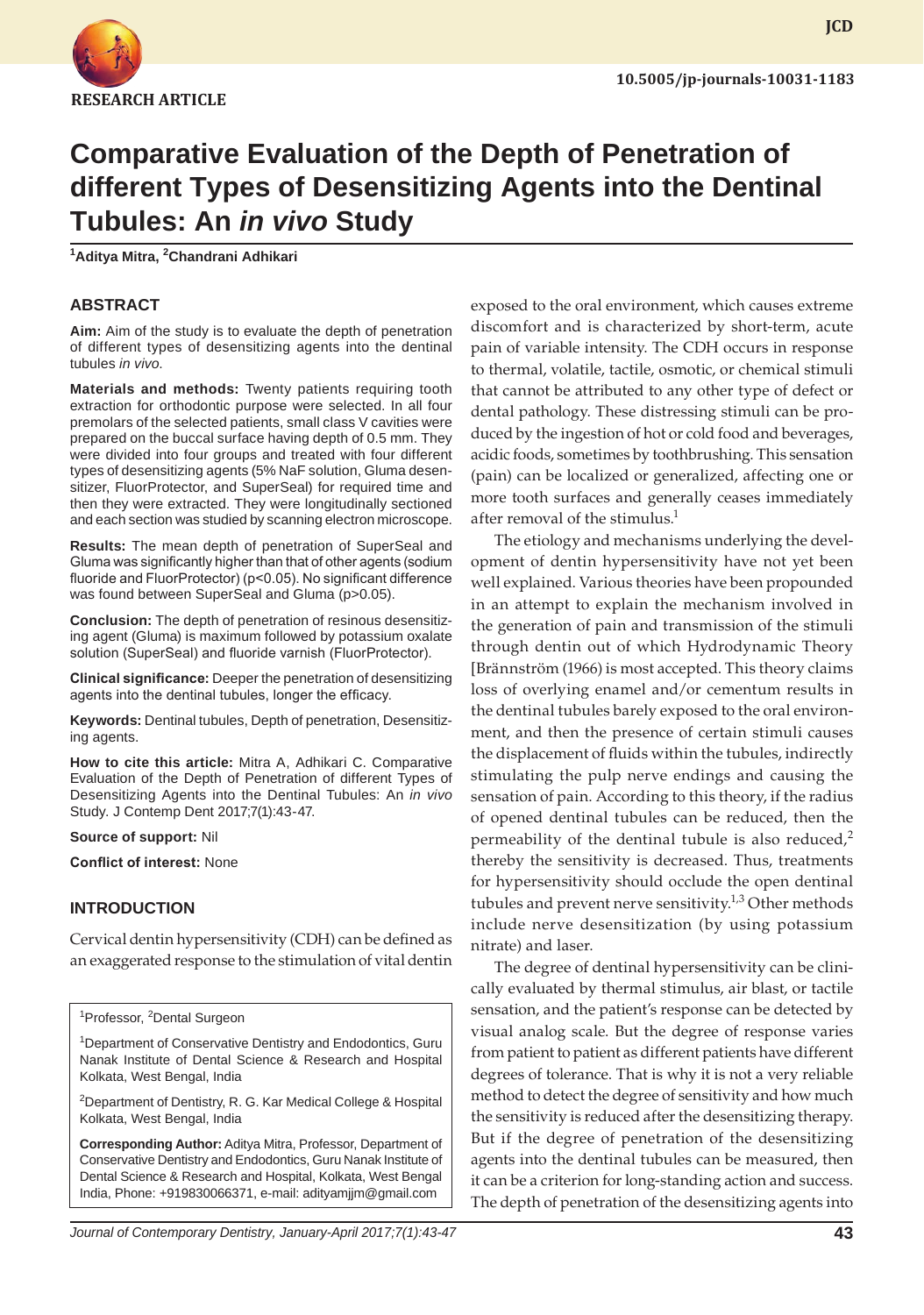the dentinal tubules should be an important criteria in long-term success of the treatment because deeper the penetration of desensitizing agents into the dentinal tubules, longer the efficacy.

Therefore, the purpose of the study is to determine the depth of penetration of four different desensitizing agents within the dentinal tubules.

## **MATERIALS AND METHODS**

This research was conducted after being approved by the Institution's Ethical Committee on Research involving human beings following the principles of Helsinki declaration by the World Medical Association. The patients signed a form of free and informed consent and were informed of the events during and after the study.

Twenty patients who require extraction for orthodontic purpose (four maxillary and mandibular first premolars) were selected. In each patient, four teeth are treated with sodium fluoride, Gluma, SuperSeal, and FluorProtector respectively. The materials used in the present study are tabulated below:

| No. | <b>Materials</b>                                                                                                                                 |
|-----|--------------------------------------------------------------------------------------------------------------------------------------------------|
| 1   | 5% sodium fluoride [Dey's Medical Stores (Mfg.) Limited,<br>Kolkata]                                                                             |
| 2   | Gluma desensitizer (Heraeus Kulzer, USA) [5%<br>glutaraldehyde and 35% hydroxyethyl methacrylate,<br>benzalkonium chloride]                      |
| З   | SuperSeal (Phoenix Dental, USA) (solution of potassium<br>oxalate dihydrate containing 1.5-10% by weight of<br>potassium oxalate dihydrate salt) |
|     | FluorProtector (Ivoclar Vivadent) (0.9% difluorsilane in a                                                                                       |

polyurethane varnish base with ethyl acetate and isoamyl propionate solvents)

All the compositions are written as per manufacturer's information.

# **SELECTION OF PATIENTS**

## **Inclusion Criteria**

- Patients for orthodontic treatment who require extraction of premolar teeth
- Young adults of second and third decade

## **Exclusion Criteria**

- Patients presently on desensitizing treatment
- Tooth with carious lesion
- Tooth with gingival recession, detectable fracture/ crack
- Tooth with abrasion/erosion/abfraction
- Tooth with exposed dentinal tubules (preoperatively)
- Subjects with preexisting orthodontic appliances or fixed partial denture that may interfere with the study

Oral prophylaxis was done on selected patients. Rubber dam was used to isolate the premolar tooth to be treated. Class V cavity was prepared on the buccal surface of first premolar of either side of both arches (occlusal wall 4 mm, gingival wall 3 mm, axial wall 1.5 mm, and axial depth 0.5 mm).

Four teeth of each patient were placed into four different groups randomly.

*Group I* − 5% sodium fluoride

*Group II* – Gluma (resinous desensitizing agent) *Group III* – SuperSeal (potassium oxalate solution) *Group IV* – FluorProtector (fluoride varnish)

All the desensitizing agents were applied on the prepared class V cavity for 1 minute and repeated for thrice with 1-minute interval. The teeth were then extracted after 48 hours and stored in normal saline. Then the cervical region of the teeth were sectioned longitudinally by diamond disk and the specimens were dried and placed on aluminum stub by using a carbon putty. Then aluminum stub with the specimens were placed in a gold splutter coater machine for 100 seconds to coat the mounted specimens in gold before they go into the scanning electron microscope (SEM). Then the samples were examined with SEM to determine the depth of penetration of desensitizing agents within the dentinal tubules.

# **RESULTS**

In the SEM, it was observed that the depth of penetration of sodium fluoride into the dentinal tubule was very less (Fig. 1), followed by FluorProtector (Fig. 2), SuperSeal (Fig. 3), and Gluma (Fig. 4). The depth of penetration of Gluma and SuperSeal was much higher than sodium fluoride and FluorProtector.

From the SEM study, the data regarding the depth of penetration of four desensitizing agents were obtained. Statistical analysis was done.



**Fig. 1:** Depth of penetration of sodium fluoride

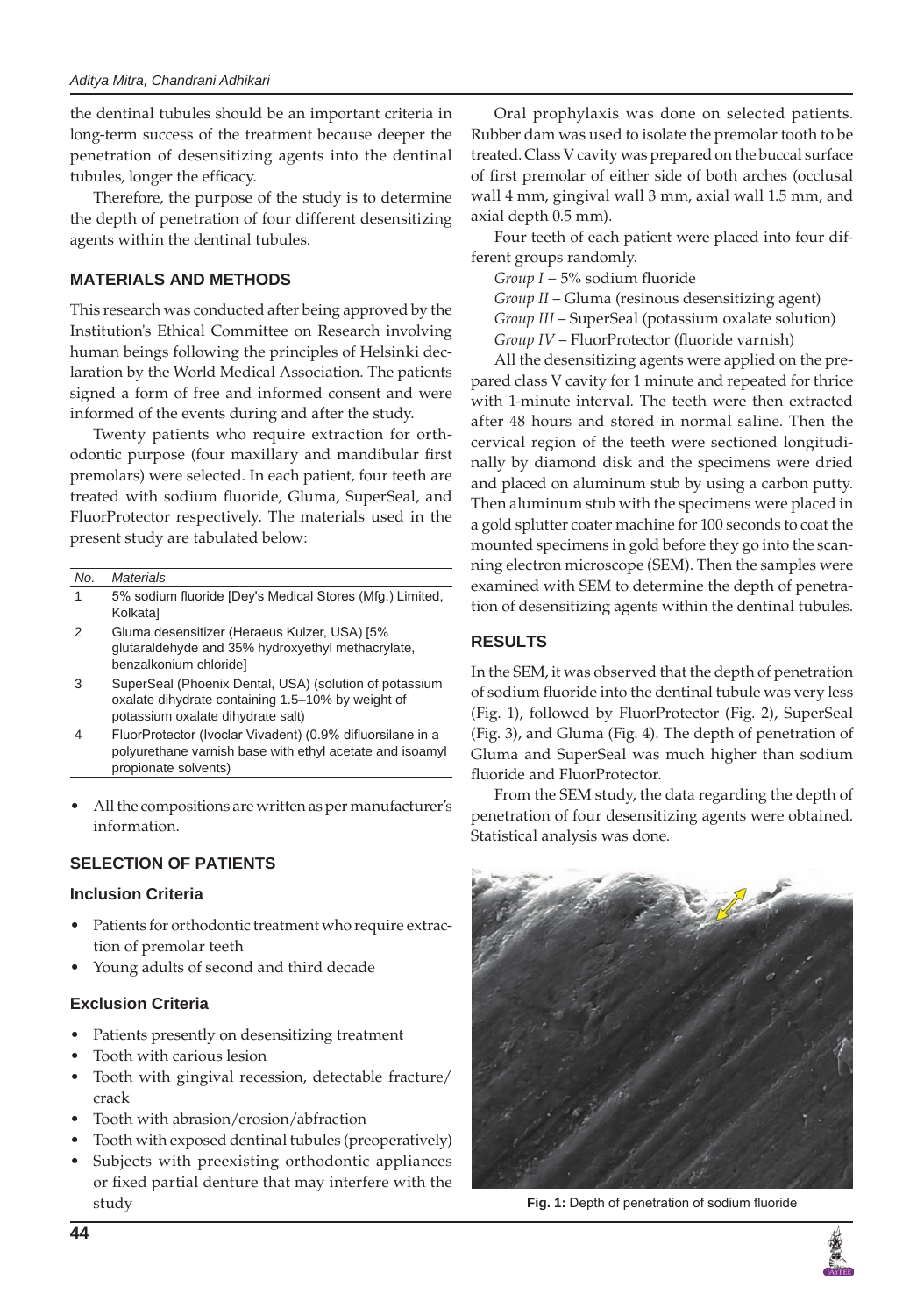*Comparative Evaluation of the Depth of Penetration of different Types of Desensitizing Agents*



**Fig. 2:** Depth of penetration of FluorProtector **Fig. 3:** Depth of penetration of SuperSeal





**Fig. 4:** Depth of penetration of Gluma

## **Statistical Analysis**

Statistical analysis was performed with help of Epi Info™ 3.5.3. Epi Info is a trademark of the Centers for Disease Control and Prevention.

Descriptive statistical analysis was performed to calculate the means with corresponding standard deviations (SDs). Also, one-way analysis of variance (ANOVA) followed by Tukey's test was performed with the help of critical difference (CD) or least significant difference at 5 and 1% level of significance to compare the mean values; p≤0.05 was taken to be statistically significant.

Mean  $\pm$  SD, median, and range of depth of penetration (in µm) of different types of desensitizing agents are shown in Table 1.

The ANOVA showed that there was significant difference in depth of penetration of different types of desensitizing agents in first round experiment ( $F_{3,13}$  = 10.84; p = 0.0007) (Table 2).

The depth of penetration of different desensitizing agents in µm are shown in Graph 1.

#### **Differences of Mean**

As per the CD, the mean depth of penetration of Super-Seal was significantly higher than that of sodium fluoride (p<0.05) and mean depth of penetration of Gluma was significantly higher than that of sodium fluoride (p<0.01). No

**Table 1:** Mean  $\pm$  SD, median, and range of depth of penetration (in um) of different types of desensitizing agents

| Values of descriptive statistics | Sodium fluoride | <b>FluorProtector</b> | <i>SuperSeal</i>  | Gluma              |
|----------------------------------|-----------------|-----------------------|-------------------|--------------------|
| Mean $\pm$ SD                    | $9.03 \pm 3.41$ | $21.23 \pm 8.91$      | $73.05 \pm 33.60$ | $101.69 \pm 31.75$ |
| Median                           | 9.03            | 20.40                 | 70.56             | 107.47             |
| Range (Minimum – Maximum)        | $6.62 - 11.44$  | $11.67 - 32.89$       | $33.03 - 111.42$  | $66.28 - 139.88$   |

| <b>Table 2:</b> Analysis of variance table               |    |                 |                     |                          |             |  |  |
|----------------------------------------------------------|----|-----------------|---------------------|--------------------------|-------------|--|--|
| Source                                                   | DF | Sums of squares | Mean sum of squares |                          | p-value     |  |  |
| Between groups                                           |    | 22225.86        | 7408.62             | 10.84                    | 0.00076422* |  |  |
| Residual                                                 | 13 | 8877.75         | 682.90              | -                        |             |  |  |
| Total                                                    | 16 | 31103.61        | -                   | $\overline{\phantom{0}}$ |             |  |  |
| ** statistically Significant at 1% level of significance |    |                 |                     |                          |             |  |  |

*Journal of Contemporary Dentistry, January-April 2017;7(1):43-47* **45**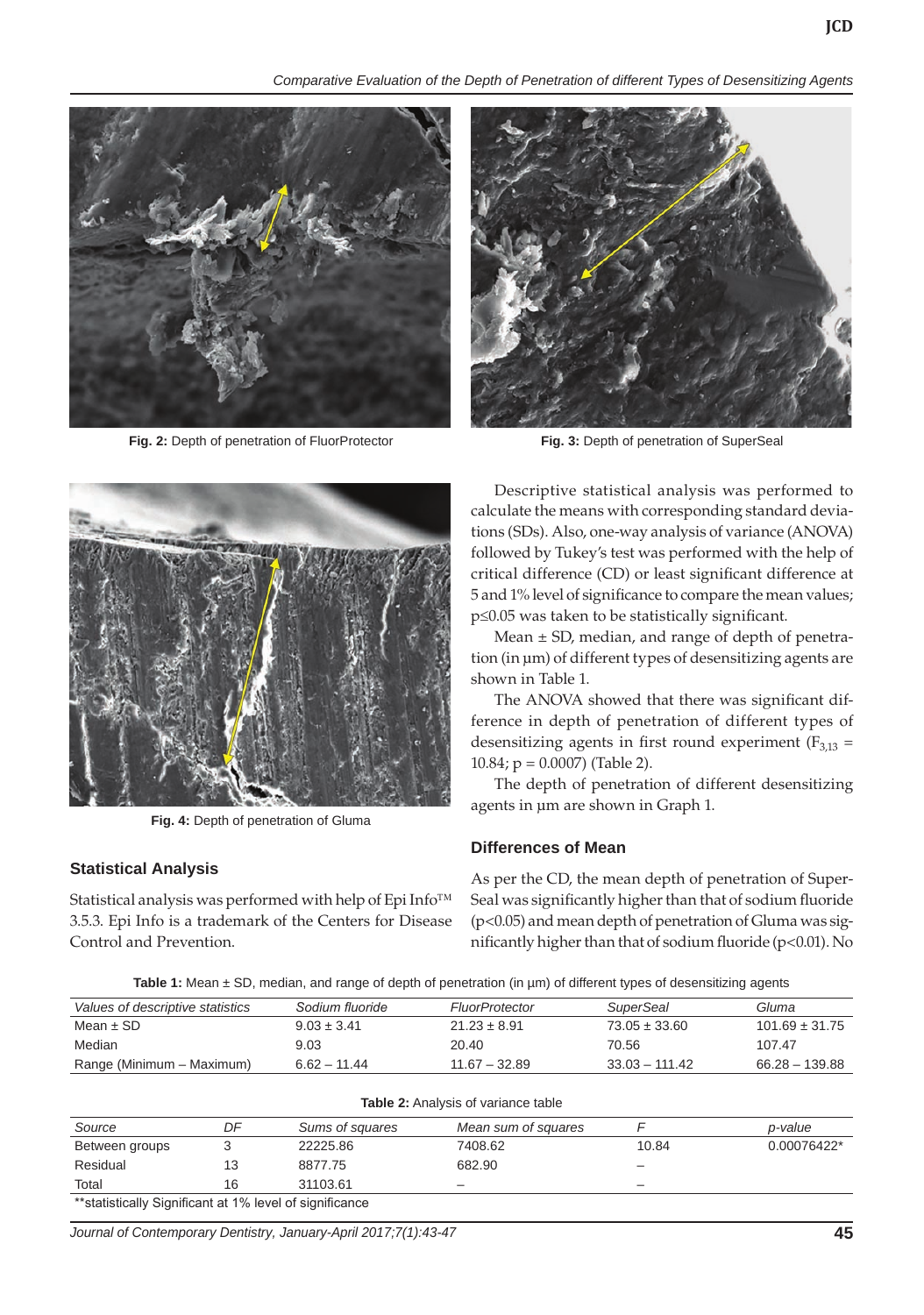

**Graph 1:** Depth of penetration of desensitizing agents (in µm)

|                      | Mean   | <b>FluorProtector</b> | <b>SuperSeal</b> | Gluma     |
|----------------------|--------|-----------------------|------------------|-----------|
| Sodium fluoride 9.03 |        | 12.2                  | $64.02*$         | $92.66**$ |
| FluorProtector       | 21.23  |                       | $51.82*$         | $80.46**$ |
| SuperSeal            | 73.05  |                       |                  | 28.64     |
| Gluma                | 101.69 |                       |                  |           |

\*\*p<0.01, significant at 1% level of significance; \*p<0.05, significant at 5% level of significance

significant difference was found between sodium fluoride and FluorProtector (p>0.05). Mean depth of penetration of SuperSeal and Gluma was significantly higher than that of other two agents (p<0.05). No significant difference was found between SuperSeal and Gluma (p>0.05) (Table 3).

## **DISCUSSION**

This study was performed to evaluate the depth of penetration of different types of commercially available desensitizing agents within the dentinal tubule. The exposed patent dentinal tubule is considered the morphological etiology of dentin hypersensitivity; *in vivo* studies revealed<sup>4,5</sup> the "hypersensitive" dentin has more widely open tubules as compared with "nonsensitive" dentin. The wider dentinal tubules increase the fluid movement and thus increase the pain/sensitivity response. $6-8$  According to hydrodynamic theory, if the functional radius of opened dentinal tubules decreases, the permeability is also decreased, reducing dentin sensitivity. Occluding dental tubular agents can create a barrier by precipitating proteins and calcium/ phosphate ions on the surface or within the tubule orifice.<sup>9</sup> The degree of desensitizing activity increases with the increase of depth of penetration, because if the penetration level is less, there is chance of removal of deposits by brushing or dietary acids, but if the penetration level is more within the dentinal tubule, the brushing or dietary acids can't easily remove it; it can

occlude the dentinal tubule better and thereby give more desensitizing effect.<sup>10</sup>

The SEM study showed a wide range of depth of penetration within the dentinal tubule.

In the present study, Gluma showed highest depth of penetration  $[(101 \pm 31.75) >$  SuperSeal  $(73.05 \pm 33.60) >$ FluorProtector  $(21.23\pm8.91)$  > sodium fluoride  $(9.03\pm3.41)$ ]. From the result, it was found that the depth of penetration of SuperSeal and Gluma is significantly higher than FluorProtector and sodium fluoride.

Gluma desensitizer (Heraeus Kulzer, Hanau, Germany) contains Hydroxyethyl methacrylate (HEMA), benzalkonium chloride (BAC), glutaraldehyde, and fluoride. Glutaraldehyde reacts with the serum albumin in the dentinal fluid, causing its precipitation; HEMA forms deep resinous tags, which occlude the dentinal tubules.<sup>8,11</sup> The BAC is an antiproteolytic agent with inhibitory effect on dentin matrix metalloproteinases (MMPs). The MMPs cause the degradation of collagen network of dentinal matrix and are responsible for dentin erosion and hypersensitivity. The BAC molecule binds strongly to demineralized dentin even after rinsing; thereby, it remains viable in the hybrid layer and exerts its anti-MMP properties.<sup>12</sup> The presence of a dentinal smear layer had no appreciable effect on dentin sensitivity responses for Gluma (Felton 1991).<sup>13</sup> Zaheed Mehmood et al reported that Gluma desensitizer showed better results in relieving dentinal hypersensitivity than Duraphat (fluoride varnish) in noncarious cervical lesions.<sup>14</sup> Combination of resinous tag and protein precipitation is probably the reason of maximum penetration.

SuperSeal is a solution of potassium oxalate dehydrate. Potassium oxalate can remove the smear layer.<sup>15</sup> Oxalates can occlude the dentinal tubules by reducing the permeability. Thirty percent (30%) potassium oxalate had shown a 98% reduction of dentinal permeability. It has been shown that topical application of 3% potassium oxalate reduced hypersensitivity following the periodontal therapy. The oxalate ions react with the calcium ions of dentin-producing calcium oxalate crystals inside the dentinal tubules and also on the dentinal surface, resulting in a better sealing.<sup>3,8</sup> Kolker et al reported SuperSeal is most beneficial when treating dentin sensitivity. Mean percent reduction in dentin permeability for SuperSeal was  $97.5 \pm 4.0$ , and this value was much higher than Seal & Protect, Gluma Desensitizer, HurriSeal, D/Sense 2.<sup>16</sup> This does not match with the present study.

FluorProtector in contact with the tooth surface causes a slow and continuous release of fluoride. The fluoride content is equivalent to 0.1%, or 1,000 parts per million in solution. FluorProtector operates via sealing the open dentinal tubules. The low-viscosity varnish is able to penetrate well into the tubules and block the entrances mechanically.